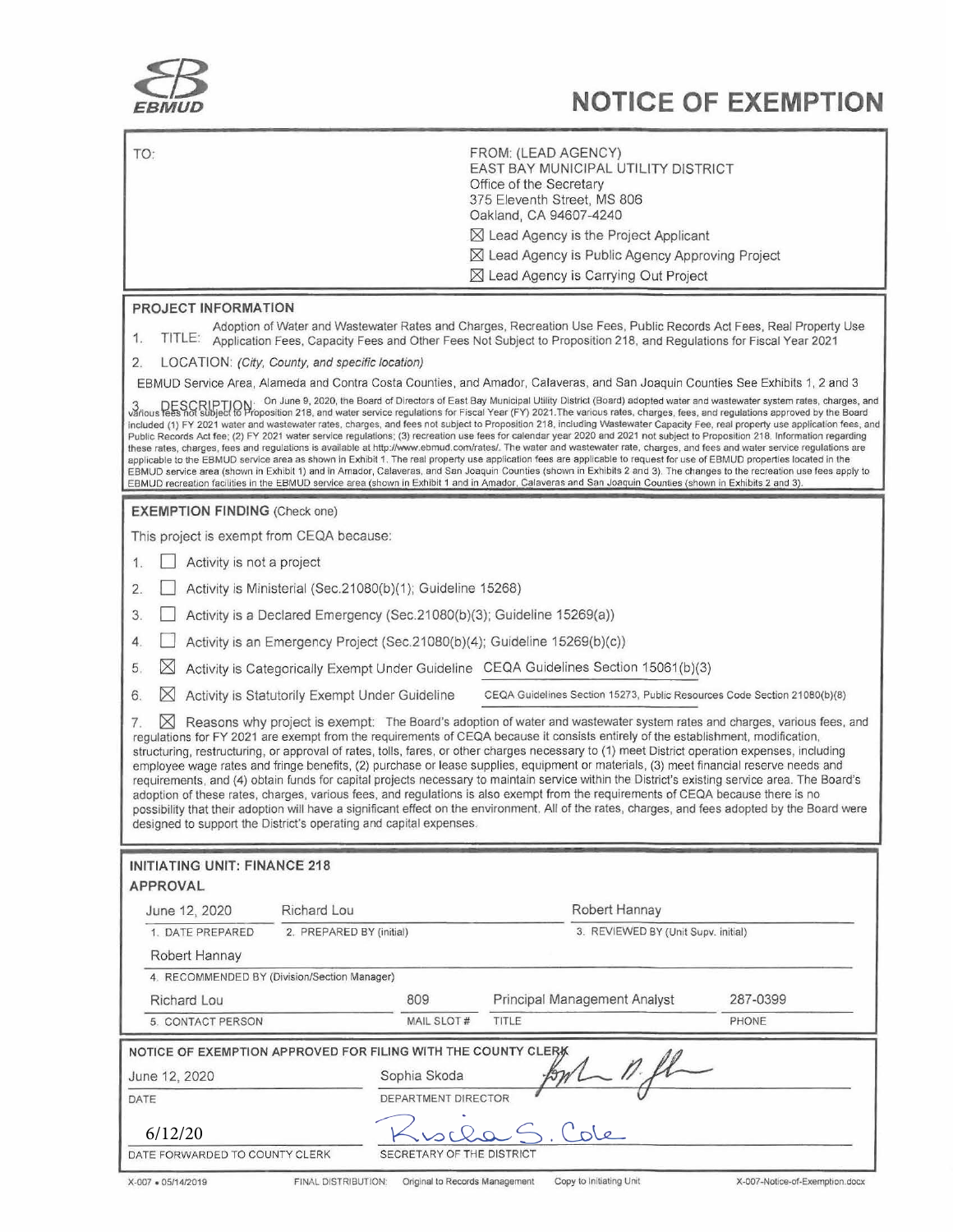Exhibit 1

## **EBMUD SERVICE AREA**

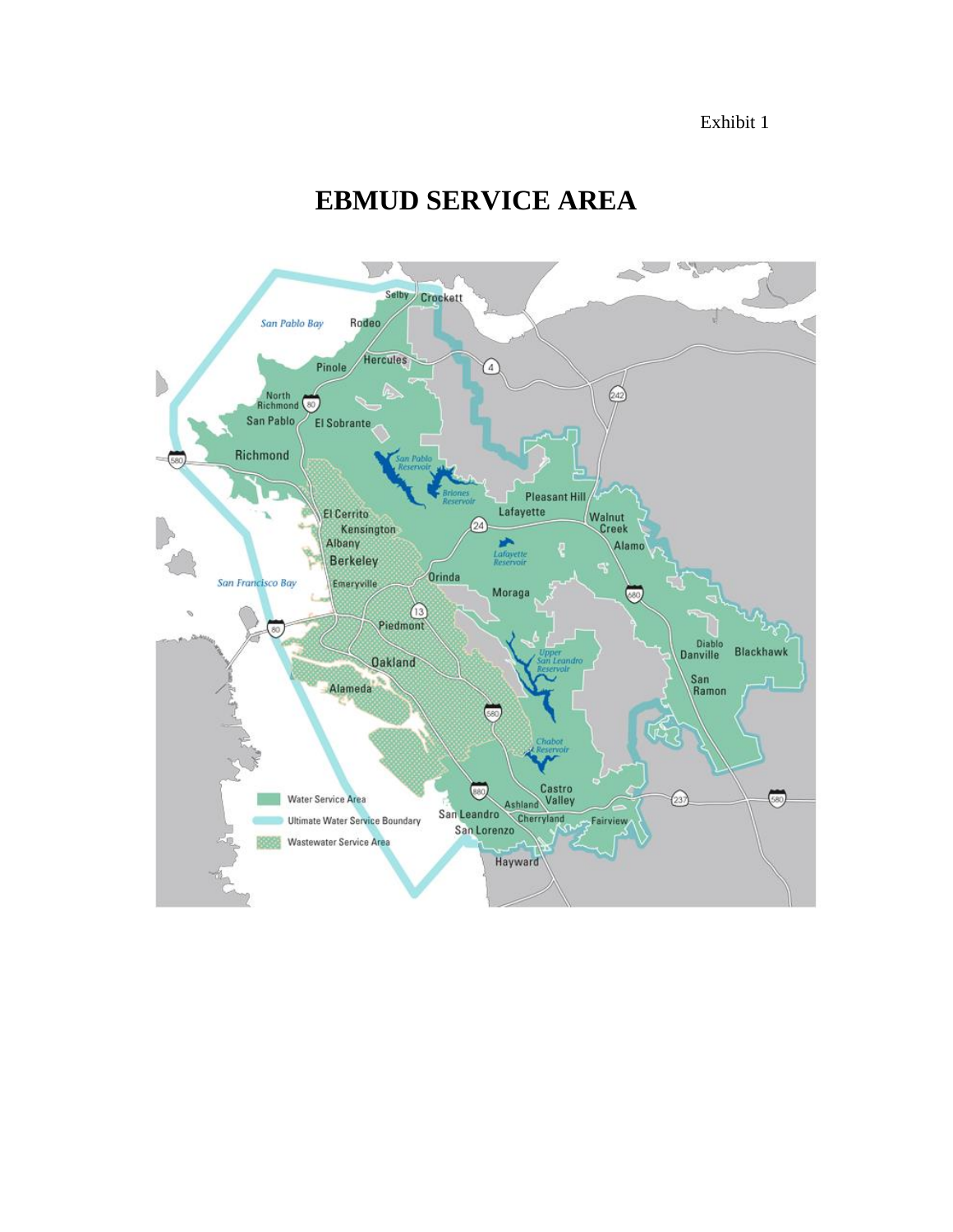